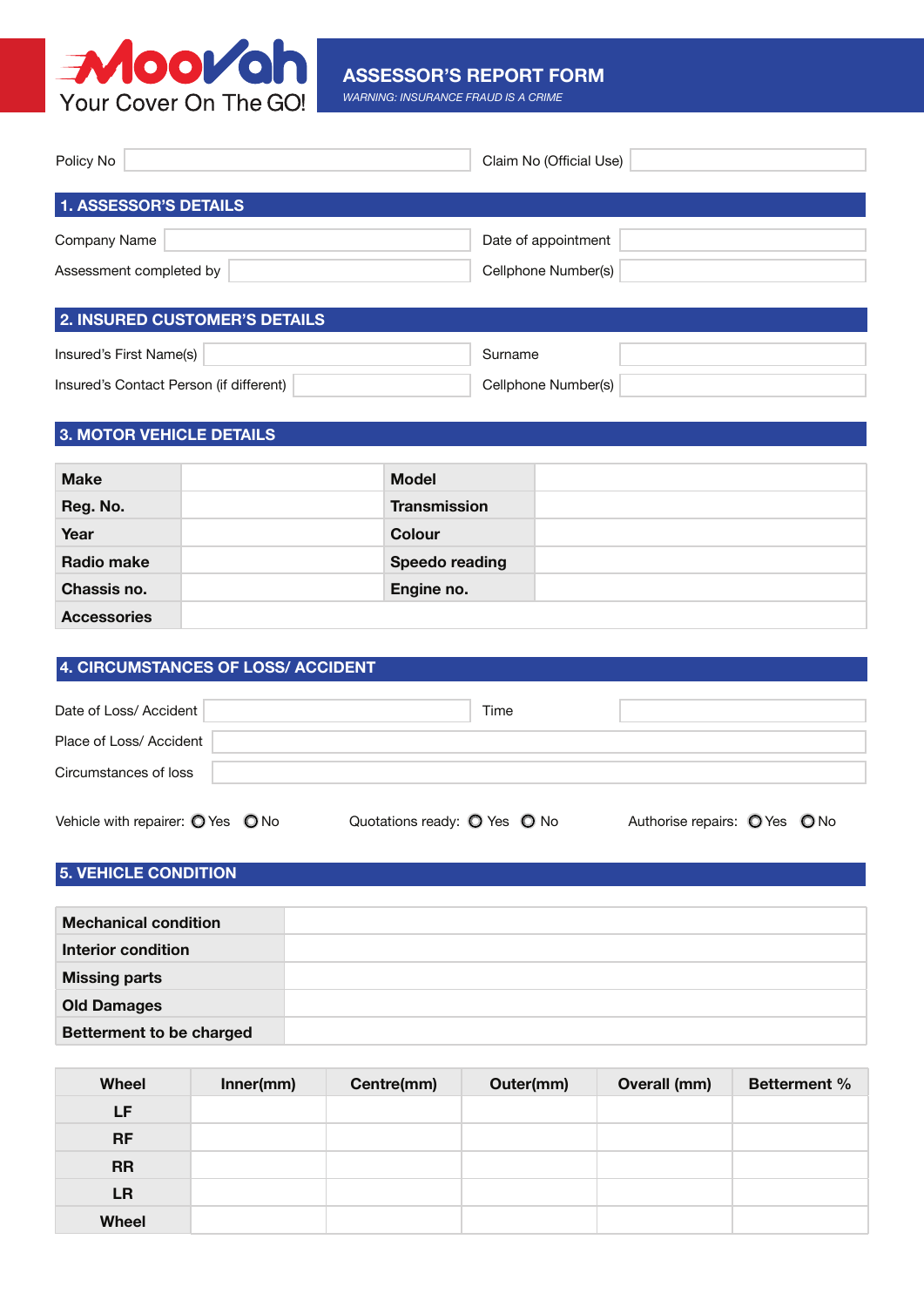## **6. COMPUTATIONS & VEHICLE VALUES**

| Lowest quoted amount | <b>Sum Insured</b>  |                                                      |
|----------------------|---------------------|------------------------------------------------------|
| <b>Agreed amount</b> | <b>Market Value</b> |                                                      |
| <b>Betterment</b>    |                     | Basis of market value including source of valuations |
| <b>Less Excess</b>   |                     |                                                      |
| <b>Net Cost:</b>     |                     |                                                      |

# **7. ASSESSMENT REPORT**

| <b>Repairs to be</b><br>done | Repairers                   |                             | <b>Best Price From</b><br>Each Repairer/<br>Item Quoted | <b>Agreed Cost</b> |  |  |
|------------------------------|-----------------------------|-----------------------------|---------------------------------------------------------|--------------------|--|--|
|                              | <b>Repairer A</b><br>(Name) | <b>Repairer B</b><br>(Name) | <b>Repairer C</b><br>(Name)                             |                    |  |  |
|                              |                             |                             |                                                         |                    |  |  |
|                              |                             |                             |                                                         |                    |  |  |
|                              |                             |                             |                                                         |                    |  |  |
|                              |                             |                             |                                                         |                    |  |  |
|                              |                             |                             |                                                         |                    |  |  |
|                              |                             |                             |                                                         |                    |  |  |
|                              |                             |                             |                                                         |                    |  |  |
|                              |                             |                             |                                                         |                    |  |  |
|                              |                             |                             |                                                         |                    |  |  |
|                              |                             |                             |                                                         |                    |  |  |
|                              |                             |                             |                                                         |                    |  |  |
|                              |                             |                             |                                                         |                    |  |  |
|                              |                             |                             |                                                         |                    |  |  |
|                              |                             |                             |                                                         |                    |  |  |
|                              |                             |                             |                                                         |                    |  |  |
|                              |                             |                             |                                                         |                    |  |  |
|                              |                             |                             |                                                         |                    |  |  |
|                              |                             |                             |                                                         |                    |  |  |
|                              |                             |                             |                                                         |                    |  |  |
| <b>Total</b>                 |                             |                             |                                                         |                    |  |  |